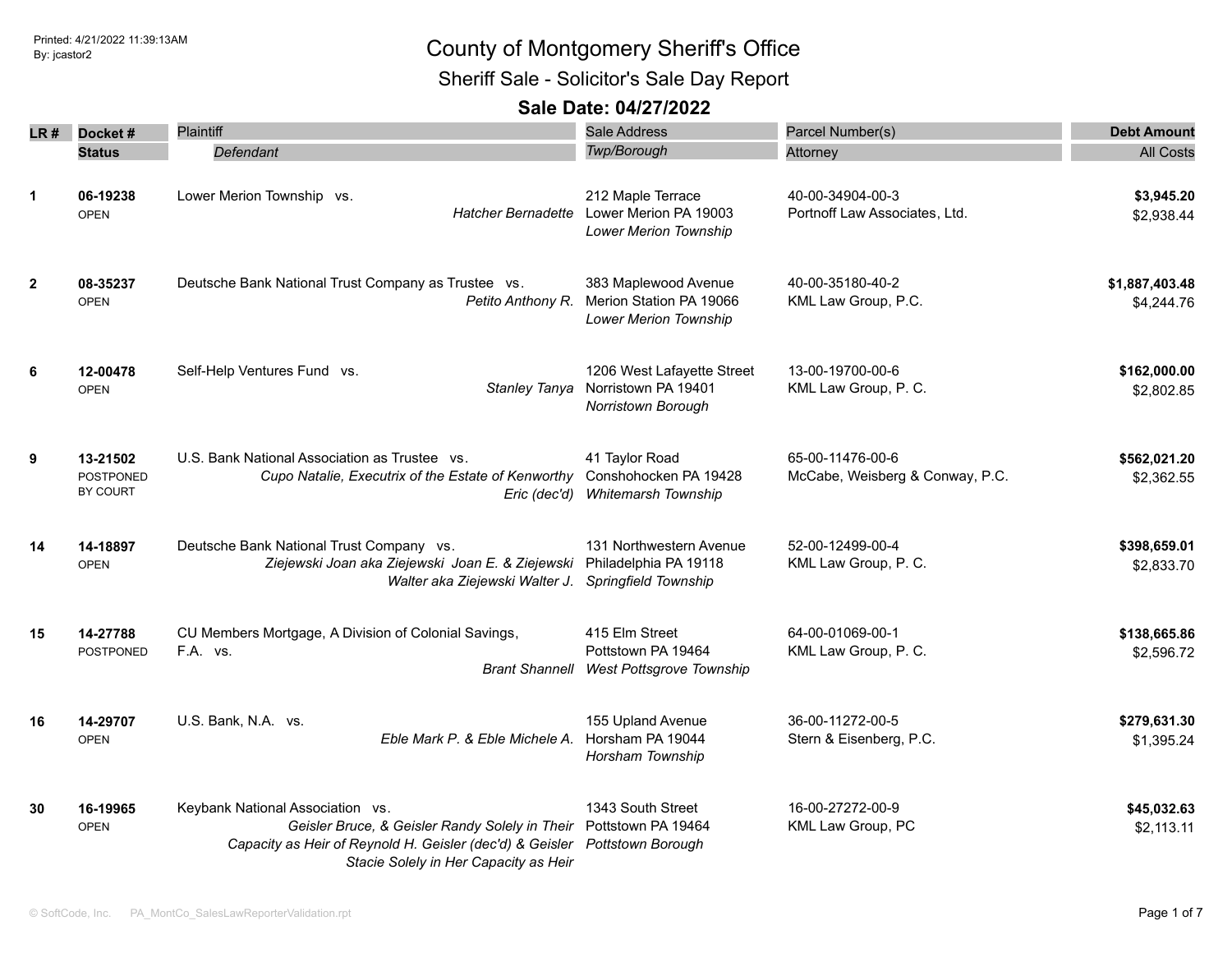Sheriff Sale - Solicitor's Sale Day Report

| LR # | Docket #                                   | <b>Plaintiff</b>                                                                                                                                                 | <b>Sale Address</b>                                                      | Parcel Number(s)                                  | <b>Debt Amount</b>         |
|------|--------------------------------------------|------------------------------------------------------------------------------------------------------------------------------------------------------------------|--------------------------------------------------------------------------|---------------------------------------------------|----------------------------|
|      | <b>Status</b>                              | Defendant                                                                                                                                                        | Twp/Borough                                                              | Attorney                                          | <b>All Costs</b>           |
|      |                                            |                                                                                                                                                                  |                                                                          |                                                   |                            |
| 37   | 16-29799<br><b>OPEN</b>                    | Township of Abington vs.<br>Ligon Bobbalina                                                                                                                      | 1414 Arline Avenue<br>Abington Township PA<br>19001<br>Abington Township | 30-00-01884-00-3<br>Portnoff Law Associates, Ltd. | \$2,789.63<br>\$1,929.65   |
| 41   | 17-14831<br><b>POSTPONED</b><br>BY COURT   | PHH Mortgage Corporation vs.<br>Humphreys Richard L., Humphreys Richard B.,<br>Humphreys Christine V. & Humphreys Gwen M. Hatboro Borough                        | 465 Springdale Avenue<br>Hatboro PA 19040                                | 08-00-05467-00-6<br>Brock & Scott, PLLC           | \$300,126.93<br>\$2,244.84 |
| 42   | 17-15303<br>POSTPONED                      | U.S. Bank Trust National Association, not in its individual<br>capacity but solely as owner Trustee for RCF 2<br>Acquisition Trust vs.<br><b>Pollitt Anthony</b> | 36 Prospect Avenue<br>Bryn Mawr PA 19010<br>Lower Merion Township        | 40-00-47948-00-9<br>KML Law Group, P. C.          | \$204,571.67<br>\$2,117.31 |
| 45   | 17-22681<br><b>OPEN</b>                    | Citizens Bank of Pennsylvania vs.<br>Cherry Wayne G. a/k/a Cherry Wayne G. Sr. Green Lane PA 18054                                                               | 44 King Road<br>Salford Township                                         | 44-00-00973-00-9<br>Gregory Javardian, LLC        | \$319,062.36<br>\$2,391.80 |
| 46   | 17-22938<br><b>OPEN</b>                    | M&T Bank vs.<br>Guicheteau Michael & Guicheteau Jennifer                                                                                                         | 414 Oreland Mill Road<br>Oreland PA 19075<br>Springfield Township        | 52-00-12670-00-4<br>KML Law Group, P.C.           | \$293,543.78<br>\$2,084.36 |
| 48   | 17-26296<br><b>BANKRUPTCY</b><br>POSTPONED | Chimera Reo 2018-NR1 LLC vs.<br>Montague Scott D.                                                                                                                | 442 Brookside Avenue<br>Lower Gwynedd PA 19002<br>Lower Gwynedd Township | 39-00-00454-00-2<br>KML Law Group, P. C.          | \$295,870.26<br>\$2,146.83 |
| 53   | 18-04213<br><b>OPEN</b>                    | QNB Bank vs.<br><b>Krol Kristen</b>                                                                                                                              | 73 Blaine Avenue<br>Hatfield PA 19440<br><b>Hatfield Borough</b>         | 09-00-00046-00-8<br>Grim, Biehn & Thatcher        | \$210,198.83<br>\$2,483.47 |
| 54   | 18-07009<br><b>OPEN</b>                    | U.S. Bank, N.A. vs.<br>Major Michelle J (Mortgagor), Manatee Trust &<br>Bullock Jenna Trustee (Real Owner) New Hanover Township                                  | 3134 Lutheran Road<br>Gilbertsville PA 19525                             | 47-00-05808-00-4<br>KML Law Group, P. C.          | \$562,794.87<br>\$2,153.72 |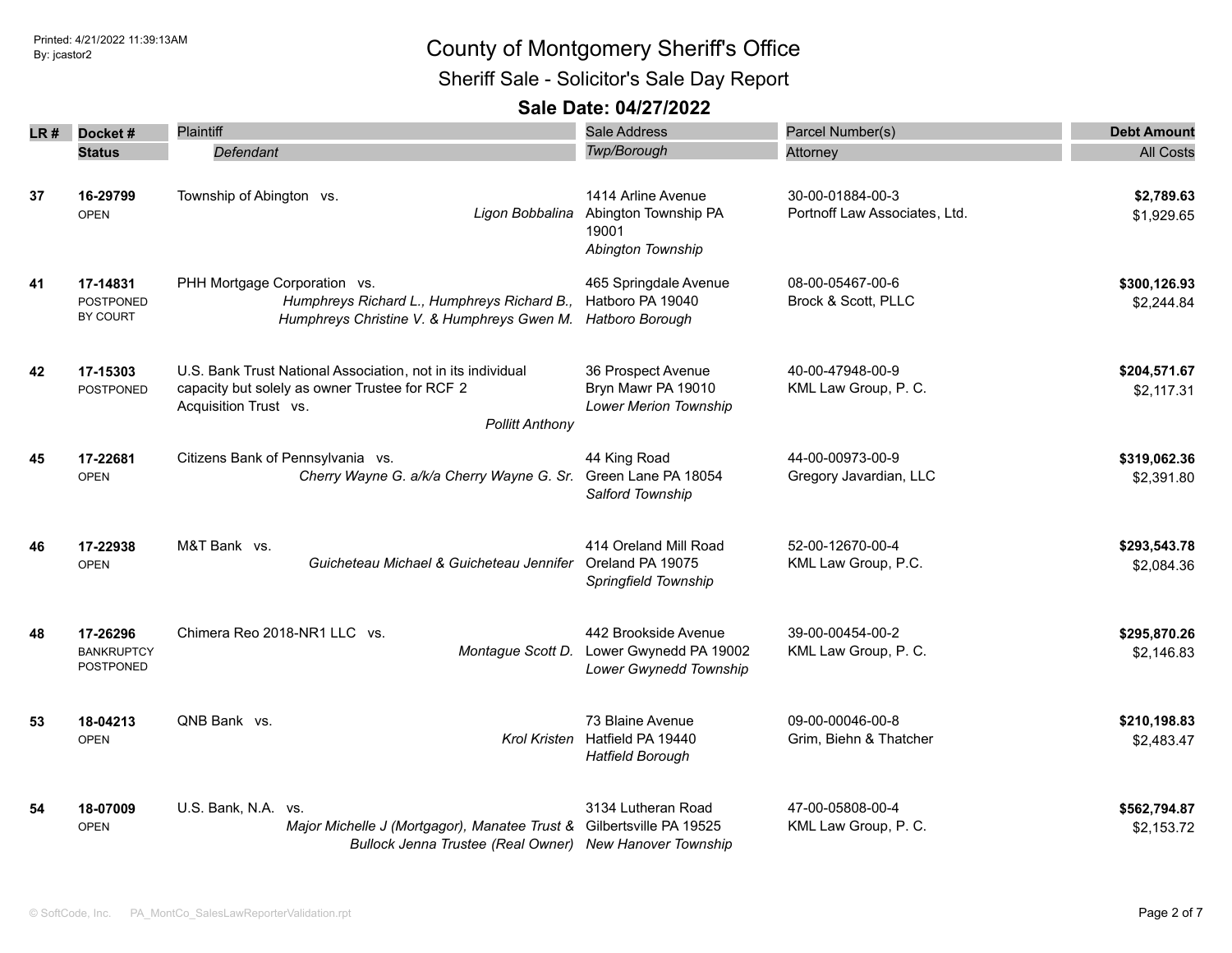## Printed: 4/21/2022 11:39:13AM **By: jcastor2** County of Montgomery Sheriff's Office Sheriff Sale - Solicitor's Sale Day Report

|      |                                            | Plaintiff                                                                                                                                                                                  | <b>Sale Address</b>                                                                           | Parcel Number(s)                                   |                            |
|------|--------------------------------------------|--------------------------------------------------------------------------------------------------------------------------------------------------------------------------------------------|-----------------------------------------------------------------------------------------------|----------------------------------------------------|----------------------------|
| LR # | Docket#                                    |                                                                                                                                                                                            | Twp/Borough                                                                                   |                                                    | <b>Debt Amount</b>         |
|      | <b>Status</b>                              | Defendant                                                                                                                                                                                  |                                                                                               | Attorney                                           | <b>All Costs</b>           |
| 57   | 18-08560<br><b>OPEN</b>                    | Wilmington Savings Fund Society, Fsb, Not Individually,<br>But Solely As Trustee For Nationstar Hecm Acquisition<br>Trust 2020-1 vs.<br>Selverian Nartuhi V.                               | 50 Woodside Road<br>Condo 3 a/k/a Unit #3<br>Ardmore PA 19003<br><b>Lower Merion Township</b> | 40-00-67551-66-5<br>KML Law Group, P. C.           | \$366,808.66<br>\$2,282.51 |
| 62   | 18-15559<br><b>POSTPONED</b>               | NewRez LLC d/b/a Shellpoint Mortgage Servicing vs.<br>Rivelli Nicholas                                                                                                                     | 20 Hickory Drive Condo<br>$B-1$<br>Horsham PA 19044-1935<br>Horsham Township                  | 36-00-11669-68-8<br>KML Law Group, P.C.            | \$173,239.81<br>\$2,295.78 |
| 63   | 18-15840<br><b>OPEN</b>                    | U.S. Bank National Association vs.<br>Berry Joshua and Berry Nathan as Heirs &<br>Carasquero Marjorie as Executrix to the Estate of<br>Annette C. Lewis-Berry a/k/a Annette C. Berry a/k/a | 2510 Old Welsh Road<br>Willow Grove PA 19090<br>Abington Township                             | 30-00-49036-00-2<br>Stern & Eisenberg, PC          | \$175,322.00<br>\$2,844.71 |
| 65   | 18-18118<br><b>POSTPONED</b><br>BY COURT   | Annette Berry a/k/a Annette C. Lewis Berry a/k/a Annette<br>Pentex Holdings, LLC vs.<br>Eckert Edward G. & Eckert Shana M.                                                                 | 1821 Fleming Avenue<br>Willow Grove PA 19090<br>Abington Township                             | 30-00-21768-00-9<br>Hladik Onorato & Federman, LLP | \$291,112.50<br>\$2,007.59 |
| 67   | 18-20410<br><b>BANKRUPTCY</b><br>POSTPONED | NewRez LLC vs.<br>Carfi Joseph & Malloy Kelly                                                                                                                                              | 409 North Avenue<br>Penllyn PA 19422<br>Lower Gwynedd Township                                | 39-00-03061-00-5<br>KML Law Group, P. C.           | \$213,190.67<br>\$2,297.98 |
| 71   | 18-23280<br>POSTPONED                      | Truist Bank fka Branch Banking & Trust Company vs.<br>Kriebel Richard D. aka Kriebel Richard & Kriebel<br>Laura aka Kriebel Laura A.                                                       | 331 Heatherfield Drive<br>Souderton PA 18964<br>Franconia Township                            | 34-00-02634-46-4<br>McCabe Weisberg & Conway, P.C. | \$179,305.54<br>\$2,229.07 |
| 72   | 18-23500<br><b>OPEN</b>                    | LoanCare, LLC vs.<br>O'Brien Patricia I.                                                                                                                                                   | 361 West Walnut Street<br>Pottstown PA 19464<br>Pottstown Borough                             | 16-00-31408-00-4<br>RAS Citron, LLC                | \$117,642.86<br>\$2,395.83 |
| 73   | 18-25397<br><b>OPEN</b>                    | Lower Pottsgrove Township Municipal Authority vs.<br>Keehn Randy and Keehn Debbie                                                                                                          | 904 Walnut Ridge Estates<br>Lower Pottsgrove PA 19464<br>Lower Pottsgrove Township            | 42-00-05117-51-1<br>Portnoff Law Associates, Ltd.  | \$2,124.32<br>\$2,212.80   |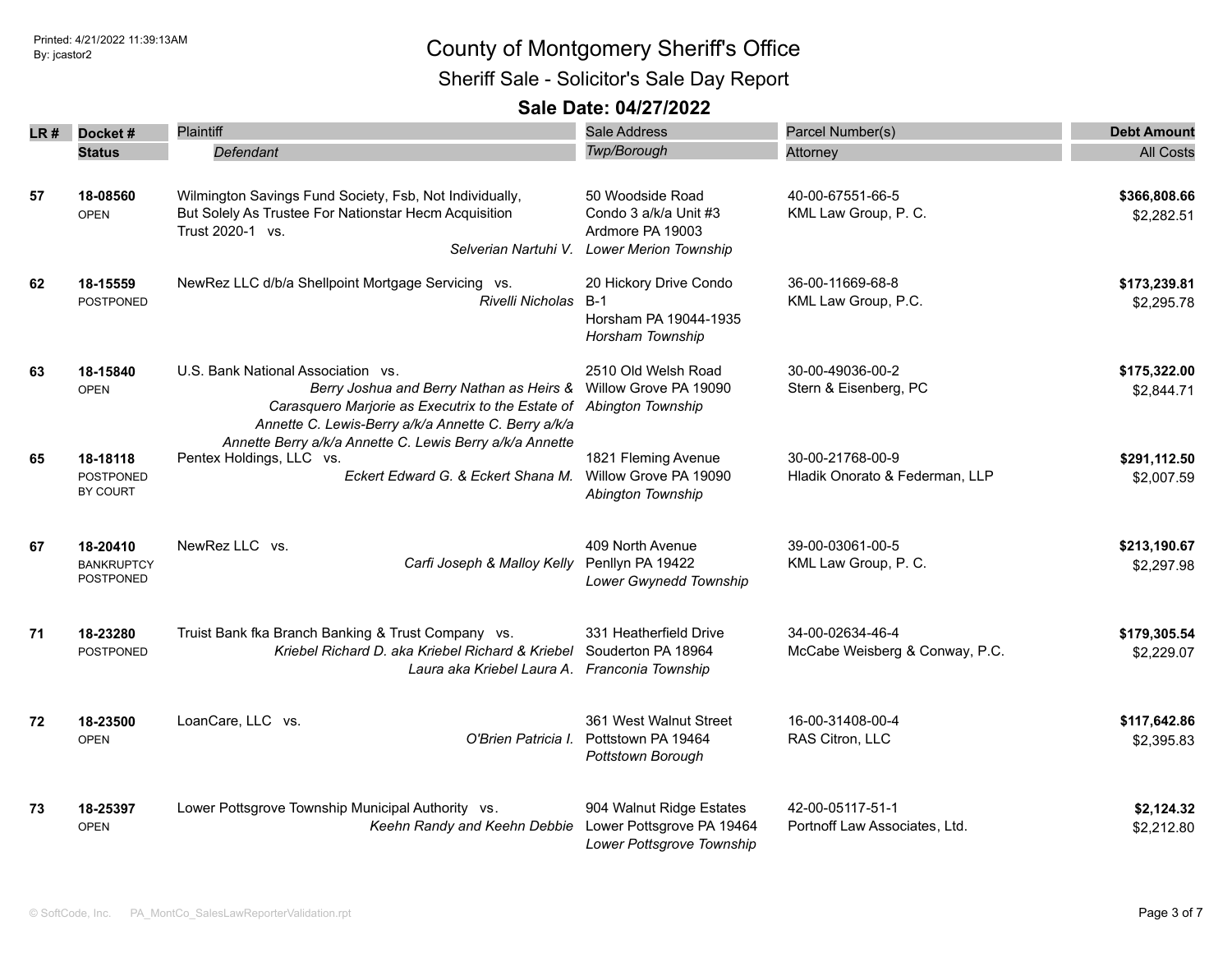Sheriff Sale - Solicitor's Sale Day Report

| LR # | Docket#                                  | Plaintiff                                                                                                                               | <b>Sale Address</b>                                                                  | Parcel Number(s)                                         | <b>Debt Amount</b>         |
|------|------------------------------------------|-----------------------------------------------------------------------------------------------------------------------------------------|--------------------------------------------------------------------------------------|----------------------------------------------------------|----------------------------|
|      | <b>Status</b>                            | Defendant                                                                                                                               | Twp/Borough                                                                          | Attorney                                                 | <b>All Costs</b>           |
| 74   | 18-26368<br><b>POSTPONED</b>             | Citizens Bank of Pennsylvania vs.<br>Bucci Sharon L. aka Campbell Sharon L. & Campbell<br>Bryan C.                                      | 302 Brittmoir Avenue<br>Conshohocken PA 19428<br><b>West Conshohocken</b><br>Borough | 24-00-00180-00-3<br>Law Office of Gregory Javardian, LLC | \$83,508.15<br>\$2,165.37  |
| 75   | 18-27601<br><b>POSTPONED</b>             | Citizens Bank, N.A. vs.<br>Trump Daniel F and Trump Pamela J                                                                            | 428 Fairview Street<br>Pottstown PA 19464<br><b>West Pottsgrove Township</b>         | 64-00-01222-00-1<br>McCabe, Weisberg & Conway, LLC       | \$127,711.10<br>\$2,318.60 |
| 76   | 18-27628<br><b>POSTPONED</b><br>BY COURT | Pennsylvania Housing Finance Agency vs.<br>Long Robert R. & Vogel Jane T.                                                               | 601 West Elm Street<br>Norristown PA 19401<br>Norristown Borough                     | 13-00-10964-00-3<br>KML Law Group, P.C.                  | \$31,147.01<br>\$3,184.29  |
| 79   | 19-00174<br><b>POSTPONED</b><br>BY COURT | U.S. Bank National Association as Legal Title Trustee for<br>Truman 2016 SC6 Title Trust vs.<br><b>Miller Calvin and Miller Annette</b> | 18 Parkview Road<br>Cheltenham PA 19012<br>Cheltenham Township                       | 31-00-21991-00-1<br>Friedman Vartolo LLP                 | \$405,977.09<br>\$2,121.23 |
| 83   | 19-02211<br><b>POSTPONED</b>             | Rocket Mortgage, LLC f/k/a Quicken Loans, LLC f/k/a<br>Quicken Loans, Inc. vs.<br>Zuin Cristiano & Zuin Robyn aka Robyn A.              | 59 Crooked Billet Road<br>Hatboro PA 19040<br>Hatboro Borough                        | 08-00-01282-00-6<br>KML Law Group, P.C.                  | \$279,226.61<br>\$3,027.86 |
| 84   | 19-06316<br><b>OPEN</b>                  | Deutsche Bank National Trust, et al vs.<br>Flickstein Stacy L. & Flickstein Bradley J.                                                  | 1672 Jarrettown Road<br>Dresher PA 19025<br><b>Upper Dublin Township</b>             | 54-00-09010-12-5<br>Eckert Seamans Cherin & Mellott, LLC | \$410,708.54<br>\$2,212.85 |
| 86   | 19-07997<br><b>OPEN</b>                  | Interstate Intrinsic Value Fund A, LLC vs.<br>Kinonen Paula J.                                                                          | 1644 Salford Street<br>Harleysville PA 19438<br><b>Upper Salford Township</b>        | 62-00-00787-00-6<br>Stern & Eisenberg PC                 | \$107,541.82<br>\$2,183.24 |
| 87   | 19-12369<br><b>OPEN</b>                  | Key Bank, NA s/b/m to First Niagara Bank, NA s/b/m to<br>Harleysville National Bank and Trust Company vs.<br>Bass David                 | 1210 Grosser Road<br>Gilbertsville PA 19525<br>Douglass Township                     | 32-00-02520-00-4<br>KML Law Group, P.C.                  | \$17,752.69<br>\$2,070.51  |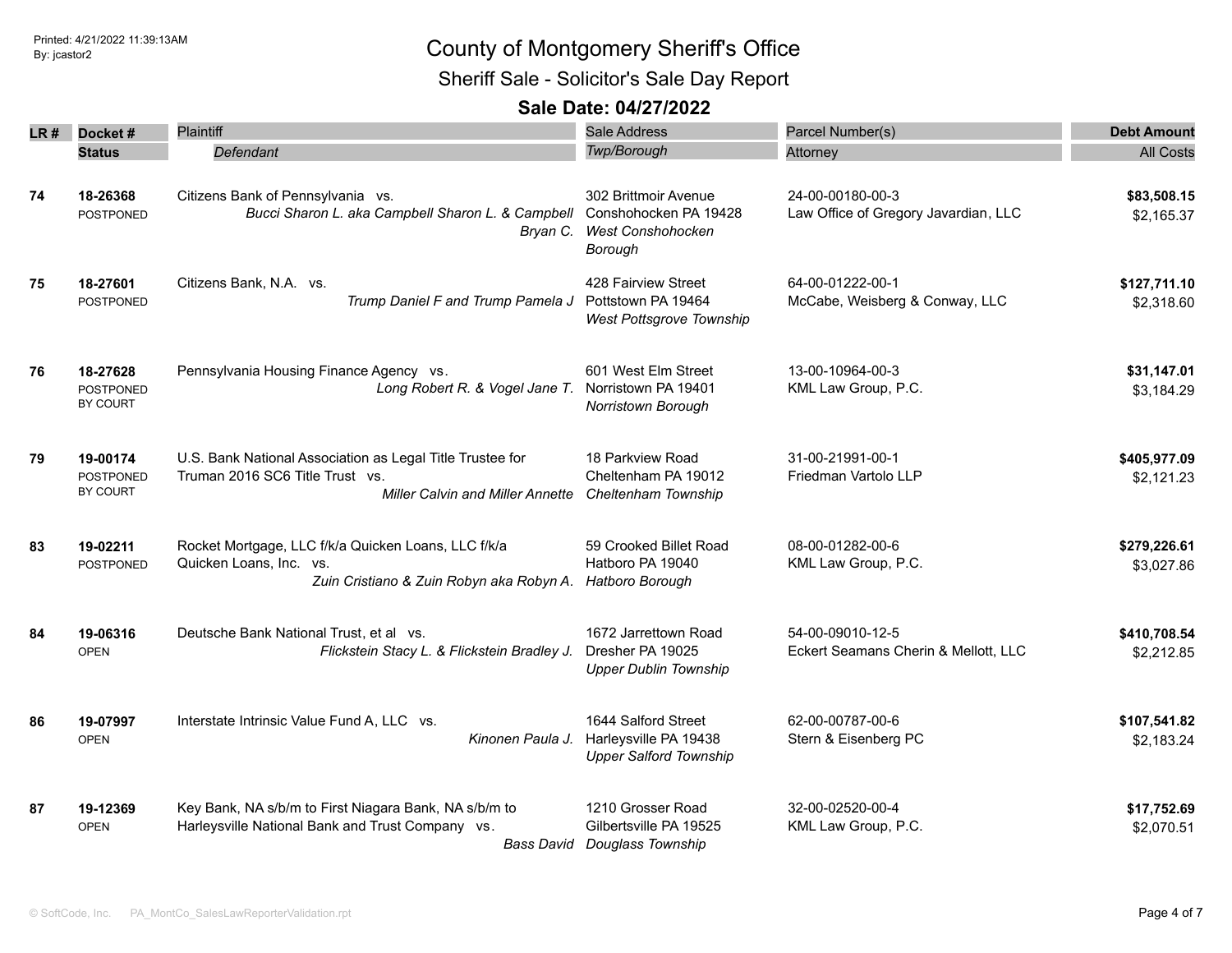Sheriff Sale - Solicitor's Sale Day Report

| LR # | Docket#                                         | Plaintiff                                                                                                                                                                                                              | <b>Sale Address</b>                                                                                             | Parcel Number(s)                                        | <b>Debt Amount</b>         |
|------|-------------------------------------------------|------------------------------------------------------------------------------------------------------------------------------------------------------------------------------------------------------------------------|-----------------------------------------------------------------------------------------------------------------|---------------------------------------------------------|----------------------------|
|      | <b>Status</b>                                   | Defendant                                                                                                                                                                                                              | Twp/Borough                                                                                                     | Attorney                                                | <b>All Costs</b>           |
| 92   | 19-16595<br><b>OPEN</b>                         | Bank of America, N.A. vs.<br>Hall Sheila K.                                                                                                                                                                            | 61 Orchard Court<br>Royersford PA 19468<br><b>Upper Providence</b><br>Township                                  | 61-00-04076-65-1<br>Richard M. Squire & Associates, LLC | \$234,333.86<br>\$2,214.01 |
| 94   | 19-17778<br><b>POSTPONED</b><br>BY COURT        | U.S. Bank N.A. vs.<br>Freedenberg Helen K. aka Freedenberg Helen                                                                                                                                                       | 2136 Ash Lane<br>Lafayette Hill PA 19444<br><b>Whitemarsh Township</b>                                          | 65-00-00185-08-3<br><b>RAS Citron LLC</b>               | \$251,577.33<br>\$2,036.63 |
| 99   | 19-20698<br><b>POSTPONED</b><br><b>BY COURT</b> | Bank of America, N.A. vs.<br>Obermiller Joseph                                                                                                                                                                         | 512 Canterbury Road<br>Jeffersonville PA 19403<br><b>West Norriton Township</b>                                 | 63-00-00881-19-9<br>Powers Kirn, LLC                    | \$70,074.29<br>\$2,258.31  |
| 102  | 19-21475<br><b>POSTPONED</b><br>BY COURT        | MTGLQ Investors, L.P. vs.<br>Beatty Kenneth A. & Beatty Loretta M.                                                                                                                                                     | 506 Meadowview Lane<br>Condo 506, Private Ent.<br>$1-3S$<br>Mont Clare PA 19453                                 | 61-00-01660-16-9<br>Richard M. Squire & Associates, LLC | \$208,758.96<br>\$2,046.46 |
| 103  | 19-21628<br><b>POSTPONED</b><br><b>BY COURT</b> | Quicken Loans Inc. vs.<br>Galamba Matthew J.                                                                                                                                                                           | <b>Upper Providence</b><br>1005 Terrace Lane<br>aka 105 Terrace Lane<br>Pottstown PA 19464<br>Pottstown Borough | 16-00-29116-00-1<br>KML Law Group, P.C.                 | \$106,977.61<br>\$2,007.31 |
| 105  | 19-23042<br><b>OPEN</b>                         | Souderton Area School District vs.<br>Schulz Pauline T.                                                                                                                                                                | 203 West Broad Street<br>Souderton PA 18964<br>Souderton Borough                                                | 21-00-00276-00-9<br>Portnoff Law Associates, Ltd.       | \$5,333.19<br>\$1,779.23   |
| 107  | 19-23808<br><b>OPEN</b>                         | Lower Pottsgrove Township Municipal Authority vs.<br>Guarderas Washington A. and Moore Amanda                                                                                                                          | 1583 Potter Drive<br>Lower Pottsgrove PA 19464<br>Lower Pottsgrove Township                                     | 42-00-03671-26-5<br>Portnoff Law Associates, Ltd.       | \$1,767.01<br>\$2,315.73   |
| 115  | 19-26157<br><b>OPEN</b>                         | The Bank of New York Mellon Trust vs.<br>Boland AnnaMaria f/k/a Morris AnnaMaria, in her<br>capacity as Mortgagor and as Administratrix C.T.A of the<br>Estate of Michael P. Morris, Deceased and USA Horsham Township | 1225 West County Line<br>Road<br>Chalfont PA 18914                                                              | 36-00-03041-00-1<br>Stern & Eisenberg, P.C.             | \$884,598.55<br>\$1,561.68 |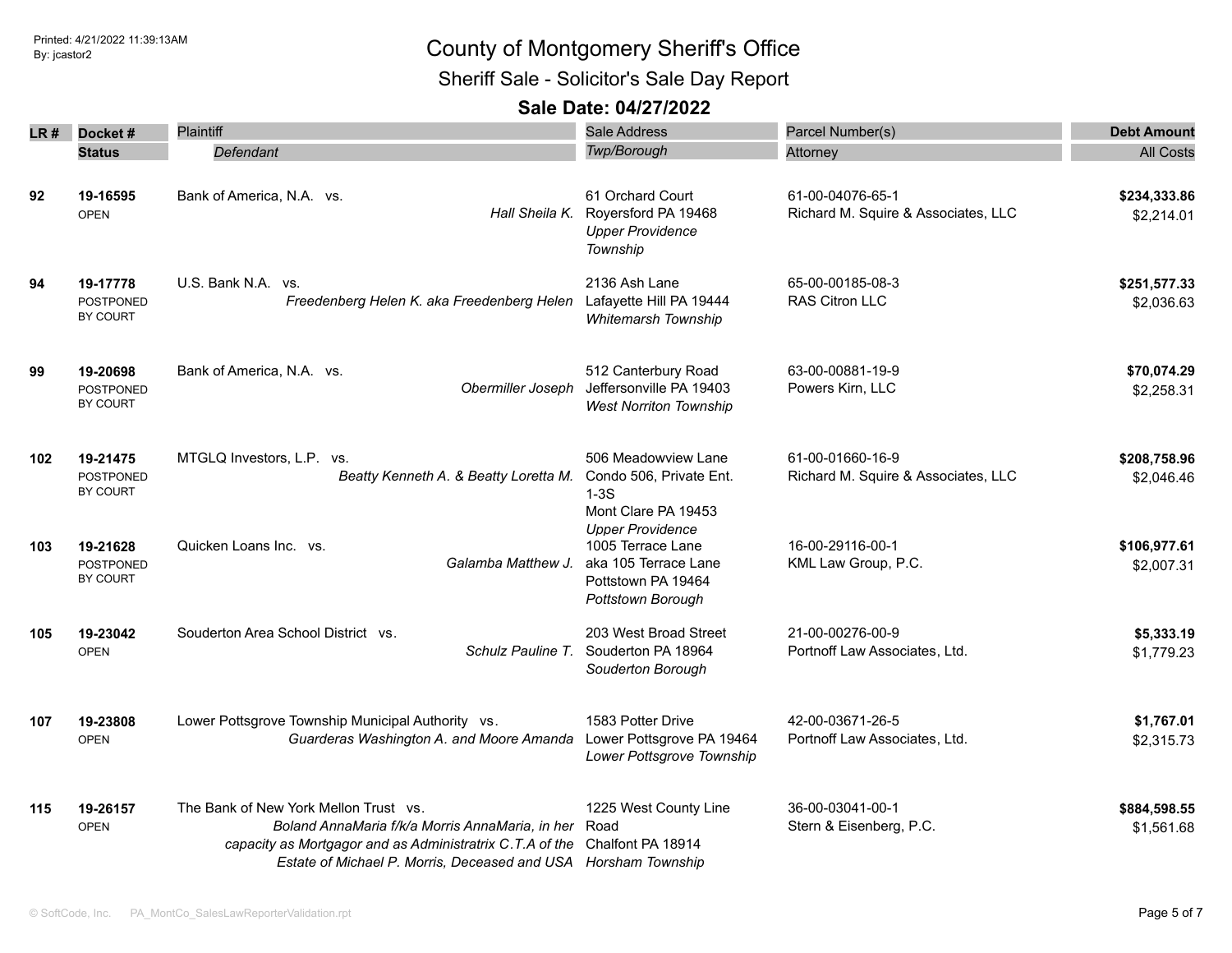## Printed: 4/21/2022 11:39:13AM **By: jcastor2** County of Montgomery Sheriff's Office Sheriff Sale - Solicitor's Sale Day Report

| LR# | Docket#          | <b>Plaintiff</b>                                                                    | Sale Address                  | Parcel Number(s)                     | <b>Debt Amount</b> |
|-----|------------------|-------------------------------------------------------------------------------------|-------------------------------|--------------------------------------|--------------------|
|     | <b>Status</b>    | Defendant                                                                           | Twp/Borough                   | Attorney                             | <b>All Costs</b>   |
|     |                  |                                                                                     |                               |                                      |                    |
| 117 | 19-27320         | Citizens Bank, N.A. s/b/m to Citizens Bank of                                       | 1612 Tremont Avenue           | 13-00-36892-00-4                     | \$123,156.83       |
|     | <b>POSTPONED</b> | Pennsylvania vs.                                                                    | Norristown PA 19401           | Law Office of Gregory Javardian, LLC | \$2,154.89         |
|     | BY COURT         | Halpin III Charles A.J., Esquire Personal                                           | Norristown Borough            |                                      |                    |
|     |                  | Representative of the Estate of Sandra L. Jacoby a/k/a                              |                               |                                      |                    |
|     | 20-01431         | Sandra Leigh Jacoby, Deceased<br>NewRez LLC d/b/a Shellpoint Mortgage Servicing vs. | 232 Concord Road              | 48-00-01418-53-2                     | \$181,248.59       |
| 120 | <b>POSTPONED</b> | Glover Michael P. and Melasecca Stephanie                                           | Schwenksville PA 19473        | Stern & Eisenberg, P.C.              | \$1,946.28         |
|     |                  |                                                                                     | Perkiomen Township            |                                      |                    |
|     |                  |                                                                                     |                               |                                      |                    |
| 121 | 20-02014         | Nationstar Mortgage, LLC d/b/a Mr. Cooper vs.                                       | 457 North Forrest Avenue      | 63-00-02374-00-2                     | \$67,160.36        |
|     | <b>OPEN</b>      | Malinowski Joyce M.                                                                 | a/k/a Forest Avenue           | Logs Legal Group LLP                 | \$2,333.35         |
|     |                  |                                                                                     | Norristown PA 19401           |                                      |                    |
|     |                  |                                                                                     | <b>West Norriton Township</b> |                                      |                    |
| 122 | 20-02095         | Wells Fargo Bank, N.A. vs.                                                          | 337 Prospect Street           | 02-00-04864-00-3                     | \$177,656.78       |
|     | <b>OPEN</b>      | Carcarey Vincent a/k/a Carcarey Vincent J.;                                         | Bridgeport PA 19405           | Manley Deas Kochalski, LLC           | \$2,190.97         |
|     |                  | Krizzitiello Krystle a/k/a Rizzitiello Krystle J.                                   | <b>Bridgeport Borough</b>     |                                      |                    |
| 124 | 20-02775a/b      | Excel Financial Corp. vs.                                                           | 404 Doylestown Pike &         | 46-00-00811-00-7;11-00-09548-00-8    | \$188,518.21       |
|     | POSTPONED        | Islam Ashraful and Islam Dilruba                                                    | 407-409 West Main Street      | Friedman, Schuman, Applebaum &       | \$2,975.00         |
|     | BY COURT         |                                                                                     | aka 409 W.Main St             | Nemeroff, P.C.                       |                    |
|     |                  |                                                                                     | Montgomeryville/Lansdale      |                                      |                    |
|     |                  |                                                                                     | PA 18936/19446                |                                      |                    |
| 127 | 20-03987         | The Bank of New York Mellon f/k/a The Bank of New York                              | 451 Cherry Street             | 16-00-05196-00-8                     | \$70,956.55        |
|     | <b>OPEN</b>      | as Trustee for the Holders of Mastr Alternative Loan Trust                          | Pottstown PA 19464            | RAS Citron, LLC                      | \$1,986.33         |
|     |                  | 2006-2 vs.<br>Aslanidis Mattina                                                     | Pottstown Borough             |                                      |                    |
|     |                  |                                                                                     |                               |                                      |                    |
| 129 | 20-06329         | Reverse Mortgage Solutions, Inc. vs.                                                | 479 Old Elm Street            | 49-00-02827-00-4                     | \$187,707.86       |
|     | <b>POSTPONED</b> | Coccio Damian Heir of Coccio Helen A. a/k/a Coccio                                  | Conshohocken PA 19428         | RAS Citron, LLC                      | \$2,435.14         |
|     | BY COURT         | Helen (Dec'd) & Unknown Heirs Plymouth Township                                     |                               |                                      |                    |
| 132 | 20-14689         | U.S. Bank National Association as Trustee for GMACM                                 | 314 Washington Lane           | 10-00-04520-00-6                     | \$587,831.38       |
|     | <b>POSTPONED</b> | Mortgage Loan Trust 2010-2 vs.                                                      | Jenkintown PA 19046           | Pincus Law Group, PLLC               | \$2,560.40         |
|     | BY COURT         | Owens David and Owens Vanessa                                                       | Jenkintown Borough            |                                      |                    |